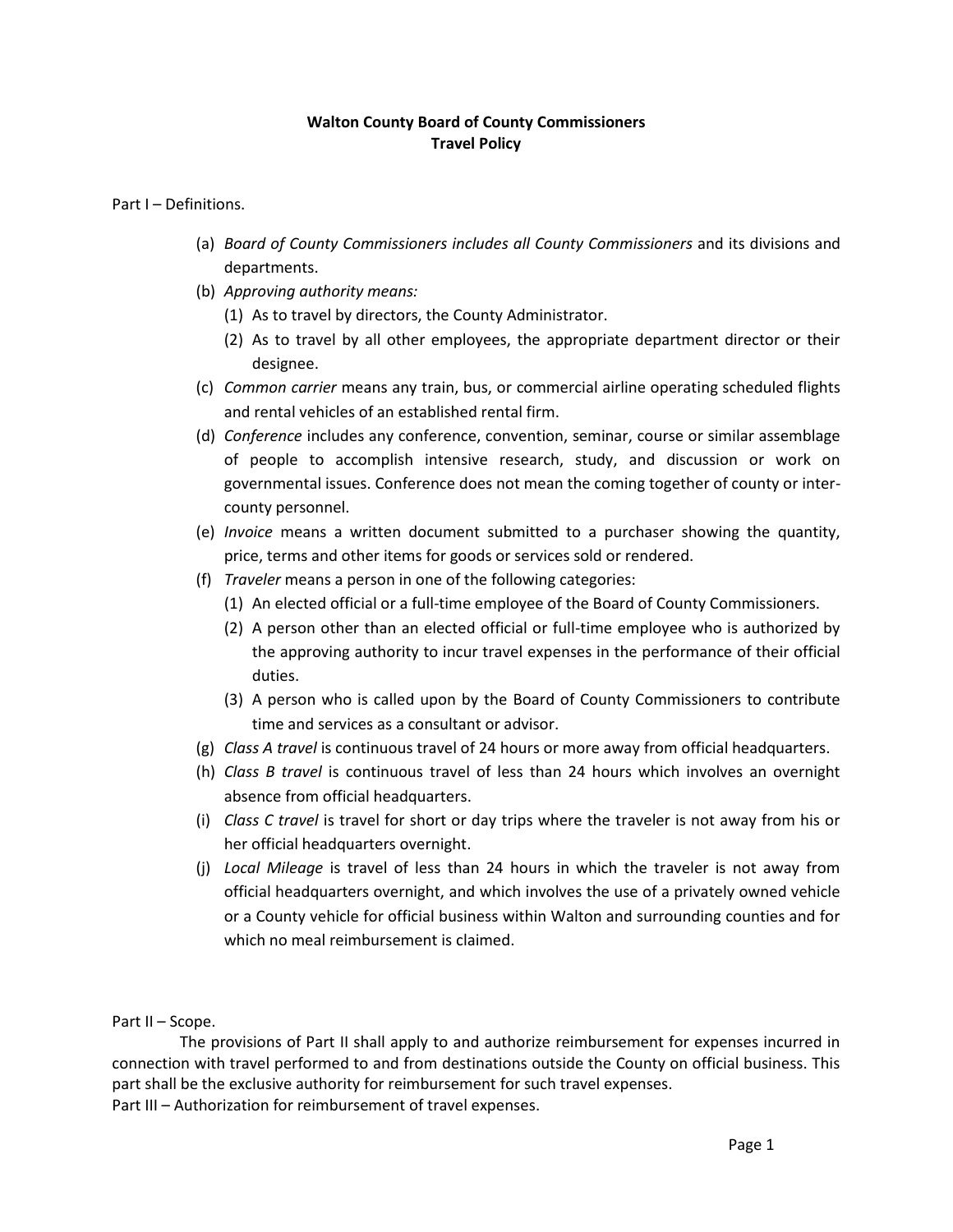Prior to incurring any class A, Class B, or Class C travel expense for which reimbursement is requested, a Travel Request Form (See attachment B) must be approved and authorized by the appropriate authority. Local mileage, which is included in the annual budget allocation for travel, does not need prior authorization and should be reimbursed in accordance with Part VI(C)(1) of this policy. Authority for approval of Class A, Class B, and Class C travel is designated as follows:

### Elected Officials:

Travel of individual County Commissioners and their aides shall be approved in advance, whenever possible, by the Board of County Commissioners, via an agenda item at a regularly scheduled Board meeting. In cases where travel cannot be set on the agenda for approval prior to the trip, it shall be presented for approval on an agenda within two meetings following conclusion of the travel.

### Appointed Officials:

Travel of the County Administrator, County Attorney, and TDC Director shall be approved by the Chair of the Board of County Commissioners or the Vice Chair in the absence of the Chair.

### Employees:

Employee travel must be approved by the applicable department head, division director, Deputy County Administrator, or the County Administrator. Travel by employees of the County Attorney's office must be approved by the County Attorney or his designee. Travel by employees of the TDC must be approved by the TDC Executive Director or his designee.

Candidates for Employment in an Executive or Professional Position:

Travel for candidates for employment in an executive or professional position must be approved by the County Administrator.

Reimbursement shall be made only for those expenses necessarily incurred by them in the performance of a public purpose authorized by law.

# Part IV – Point of origin.

 For purposes of reimbursement of travel expenses, all travel shall be deemed to have commenced at the geographical location of a traveler's official headquarters or the geographic location where travel begins, whichever is the lesser distance to the destination.

# Part V – Travel time.

 For purposes of reimbursement of travel expenses, all travel shall be deemed to have commenced at the time the traveler actually commenced travel or at the latest time the traveler could have reasonably departed in order to arrive at their destination in a sufficient time required to accomplish the purpose of the travel, whichever is later.

Part VI – Transportation expenses.

- (a) Reimbursement shall be made only for travel performed over a usually travelled route to the destination. When travel is by indirect route for the traveler's own convenience, reimbursement for expenses shall be based only on such charges as would have been incurred by travel over a usually travelled route.
- (b) Reimbursement may be made for travel performed by county vehicle, common carrier, chartered vehicle or privately-owned vehicle, as approved by the approving authority in advance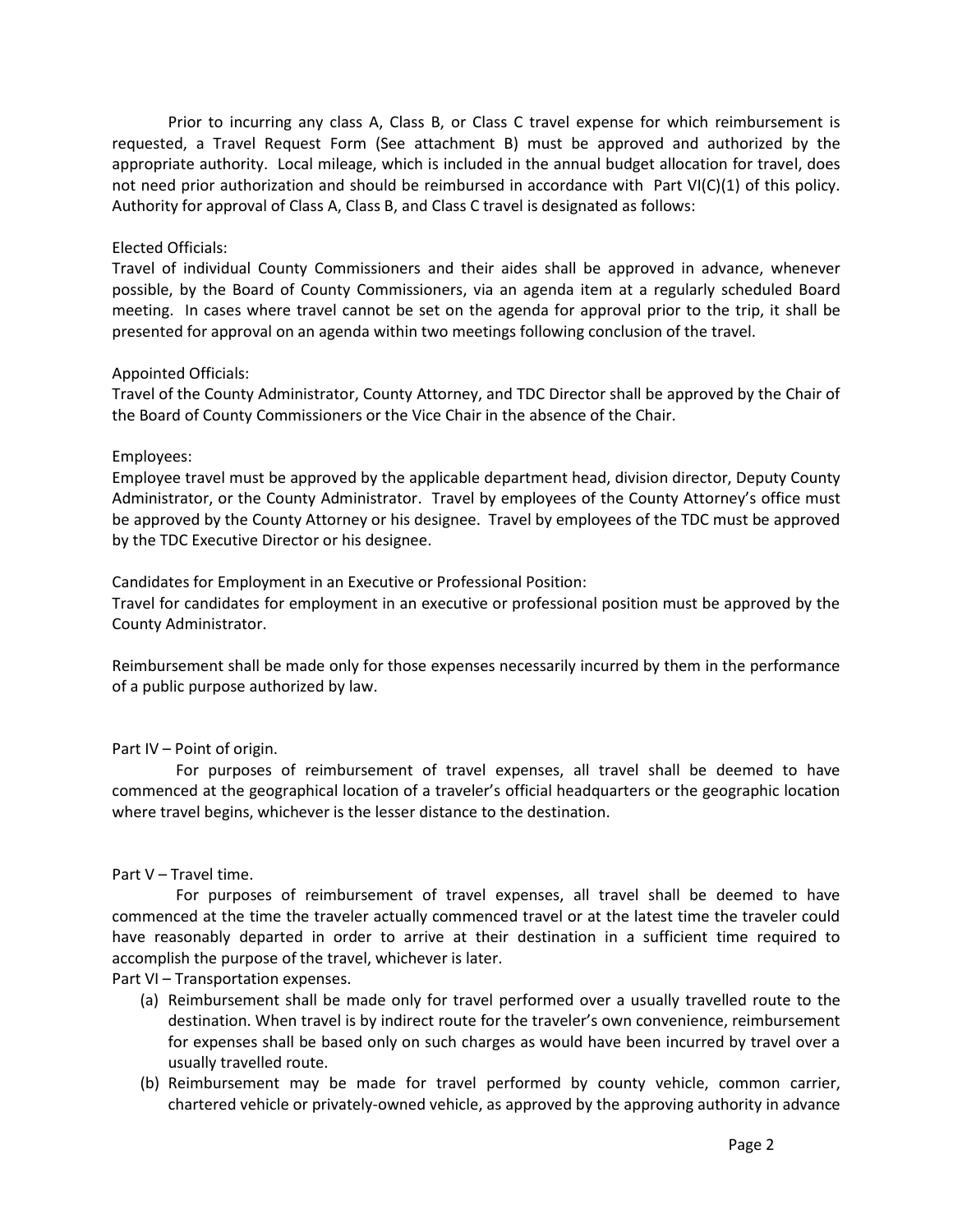of the travel. The approving authority shall designate the most economical mode of travel, taking into consideration the following factors:

- (1) The nature of the business.
- (2) The time of the traveler, cost of transportation and meals, lodging and incidental expenses required.
- (3) The number of persons traveling and the equipment and material to be transported.
- (c) With respect to travel by motor vehicle:
	- (1) Travel by private motor vehicle shall be authorized if a county vehicle is not available. The applicable Division Director is the deciding authority on whether or not a county vehicle is available for employee use. Reimbursement shall be authorized at the rate per mile authorized and recognized by the United States Government Services Administration (GSA) rules and regulations. All mileage shall be computed from the point of origin to the point of destination. Vicinity mileage necessary for the conduct of official business may also be reimbursed, when separately stated. No other reimbursement for expenses related to the operation, maintenance and ownership of a privately owned vehicle shall be allowed when used for public business.
	- (2) Only those individuals authorized to travel on public business are allowed to travel in a county vehicle. If the authorized traveler chooses to travel on public business in a private motor vehicle with a non-authorized traveler, when a county vehicle is available, then reimbursement will not be authorized.
- (d) Transportation by a chartered vehicle when traveling on official business may be authorized if it is determined to be the most economical means of travel available.
- (e) All travel by common carrier shall be reimbursed only at the coach fare rate, except when the coach fare is not available, as certified in writing by the common carrier. A reimbursement request for common carrier fare shall be accompanied by the traveler's copy of the ticket or actual receipt.
- (f) No traveler shall be reimbursed for transportation expenses, either mileage or actual, when they are transported by another traveler who is entitled to reimbursement for transportation expenses.
- (g) The following expenses incidental to transportation of the traveler may be reimbursed:
	- (1) Taxi fare. Receipts required.
	- (2) Bridge, road and tunnel tolls. Receipts required.
	- (3) Storage and parking fees. Receipts required.
	- (4) Communication expenses. Receipts required along with a statement that the communication expense was business related. This includes fax or internet charges. Please note: personal telephone calls made to a traveler's family are not a reimbursable communication expense.
	- (5) Reasonable tips for transportation of baggage or valet parking.
- (h) As authorized by and per the requirements of Florida Statues, Section 112.061(7)(f), the monthly mileage allowance for a County Commissioner is calculated as 1852 miles per month multiplied by the current GSA rate.
- Part VII Lodging.
	- (a) Reimbursement is authorized for lodging expense whenever the traveler is reasonably required to be away from the County overnight or, in the case of a traveler who is not employed by the County, away from their residence overnight. Lodging shall be reimbursed at the reasonable, actual and necessary expense, not to exceed the single-room rate. The traveler shall select lodging which is the most economical available consistent with the duties being performed. Upon completion of travel, itemized receipts for hotel expenses must be included as supporting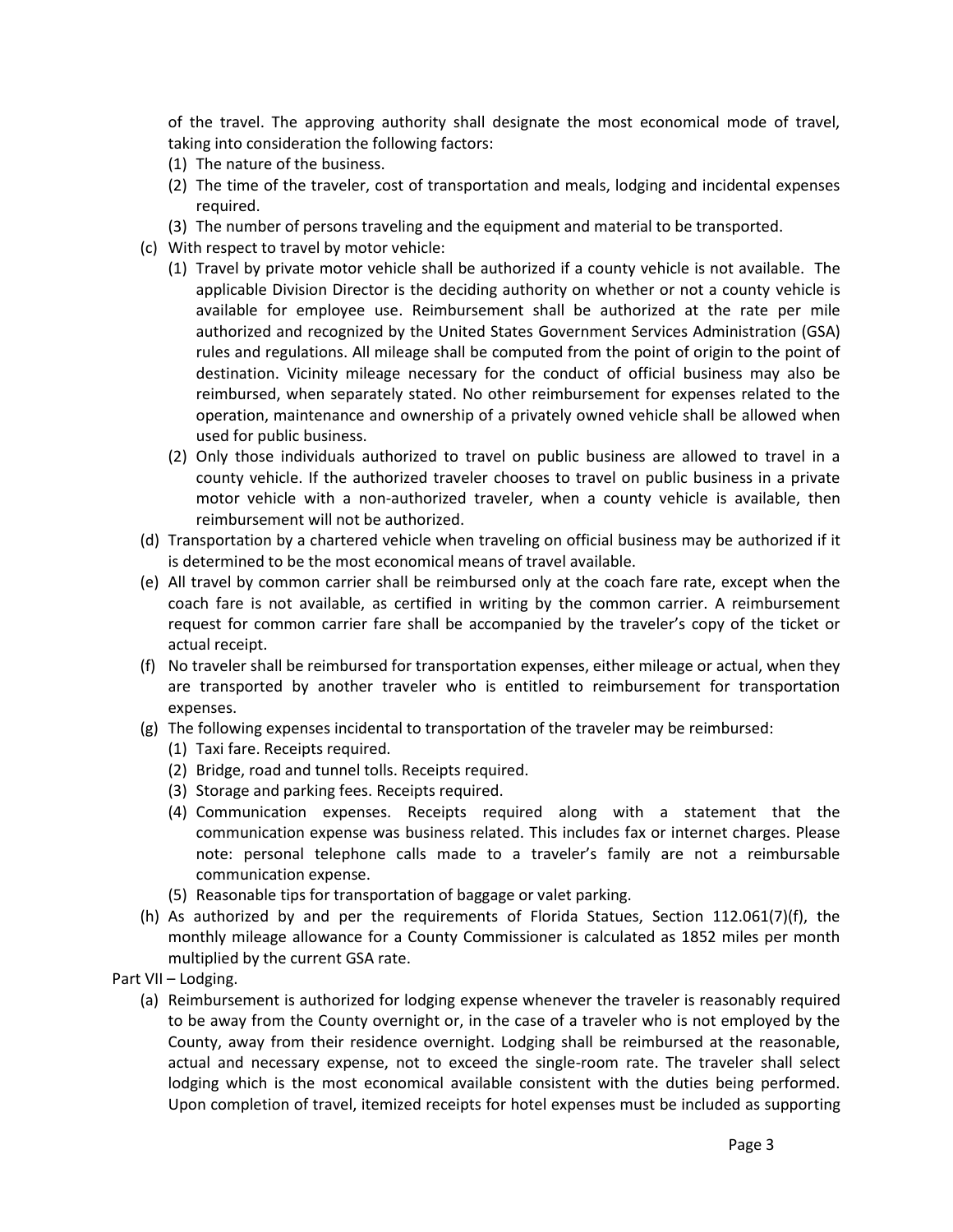documentation to the Reimbursement of Travel Expenses when reimbursement is being claimed. In the event that a hotel receipt is lost and the hotel cannot provide a duplicate receipt, the traveler shall provide a certification that the receipt was lost. The certification must include detailed hotel charges, the dates and location of travel, the name of the hotel and the city in which the traveler stayed.

(b) If staying in Florida, the traveler must bring a copy of the tax exempt certificate to give to the hotel so that Florida sales tax will not be charged. In the event that hotel does charge sales tax in error, the traveler may either contact the hotel to receive credit for the tax amount or reimburse the County for any sales taxes charged if using a County credit card. If the traveler originally paid the lodging expense, any sales tax will be deducted from the amount reimbursed to the traveler.

#### Part VIII – Meals.

- (a) Reimbursement is authorized for Class A and B meals for all travelers while in a travel status at the General Services Administration (GSA) rate for the destination, or at the traveler's option, at the actual amount paid, not to exceed 75% of the GSA rate for the first and last days, and 100% of the GSA rate for all days in between.
- (b) No reimbursement will be authorized for any meal provided as a part of the conference registration. A deduction for meals provided by the conference will be calculated using the prorated meal amounts specified above for one day travel. Continental breakfasts, boxed lunches, and appetizers/snacks served at a reception are not considered meals and are not deducted from the total meal allowance.
- (c) For travel that does not require an overnight stay (Class C travel), meal reimbursements will be made through payroll and are considered taxable income. Meals are calculated at 75% of the GSA rate and are prorated according to the beginning and ending travel times as specified:

Breakfast:  $1/7^{th}$  of the daily rate, when travel begins before 6:00 a.m. and extends beyond 8:00 a.m.

Lunch: 2/7ths of the daily rate, when travel begins before 12:00 p.m. and extends beyond 2:00 p.m.

Dinner: 4/7ths of the daily rate, when travel begins before 6:00 p.m. and extends beyond 8:00 p.m.

### Part IX – Advances.

An approving authority may authorize an advance to cover anticipated costs of travel. The amount of advance may include estimated costs of transportation, lodging and event registration. Payment for common carrier fare shall be made directly to the carrier. Payment for lodging shall be made directly to the place furnishing the lodging. Payment for a registration fee shall be made as directed by the sponsor of the conference.

### Part X – Request for reimbursement.

The Walton County travel reimbursement form (See attachment A) shall be used by all travelers when requesting reimbursement for travel expenses. No travel expenses shall be reimbursed unless it is requested on the established form and is accompanied by an approved authorization to travel as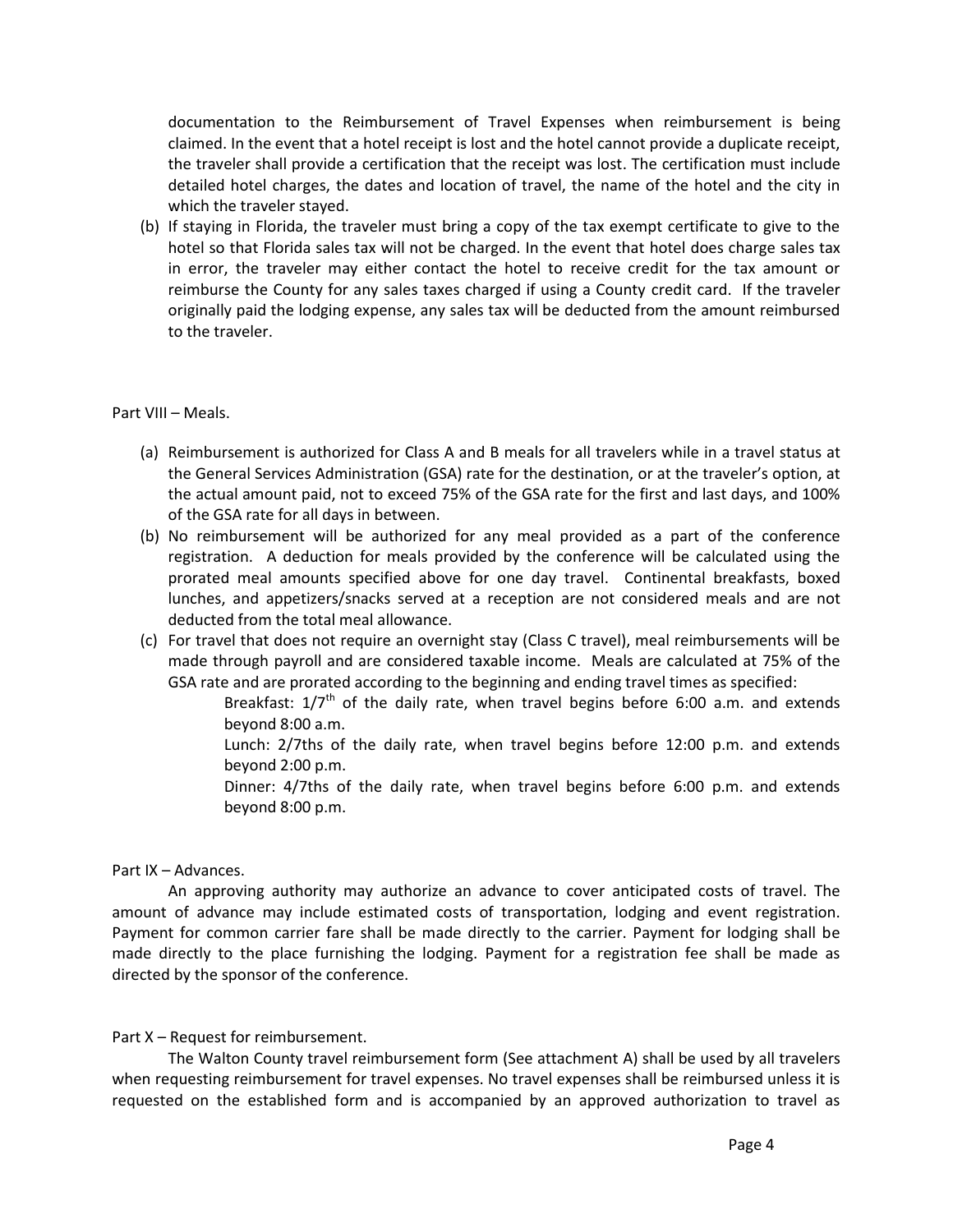previously stated in Part III. The Walton County travel reimbursement form will show the entire cost of the trip and will aid the Board of County Commissioners in budgeting for future conferences.

Part XI – Fraudulent claims.

Every claim submitted shall be substantiated by receipts and shall contain a statement that the expenses were actually incurred by the traveler as necessary expenses in the performance of their official duties and shall be accompanied by a written declaration that it is true and correct as to every material matter. Any person who willfully makes any such claim which they do not believe to be true and correct, or who aids or assists in, or procures, or advises the preparation of a false claim shall be personally liable in the amount of the fraudulent payment to the public fund from where the payment was made. Additionally, following an investigation, any individual found to have filed a fraudulent claim for travel reimbursement will be immediately terminated and law enforcement may be contacted to file a criminal report.

# Part XII – Cancellation of Travel.

In the event that a traveler must cancel plans to attend an approved trip, the following guidelines will apply:

- (a.) It is solely the responsibility of the traveler to cancel any reservations made for the trip and document the reason for the cancellation with the approving authority.
- (b.) If the cancellation is not at the discretion of the traveler (weather conditions do not permit travel, travel authorization is rescinded due to office workload requirements, etc.), travel expenses/reservations not refunded to the County will not be due to the County by the traveler. If the cancellation is at the discretion of the traveler, any expenses/reservations not refunded to the County will be due to be repaid to the County by the traveler. The County Administrator will be the deciding authority in determining whether reimbursement of funds is due from the traveler.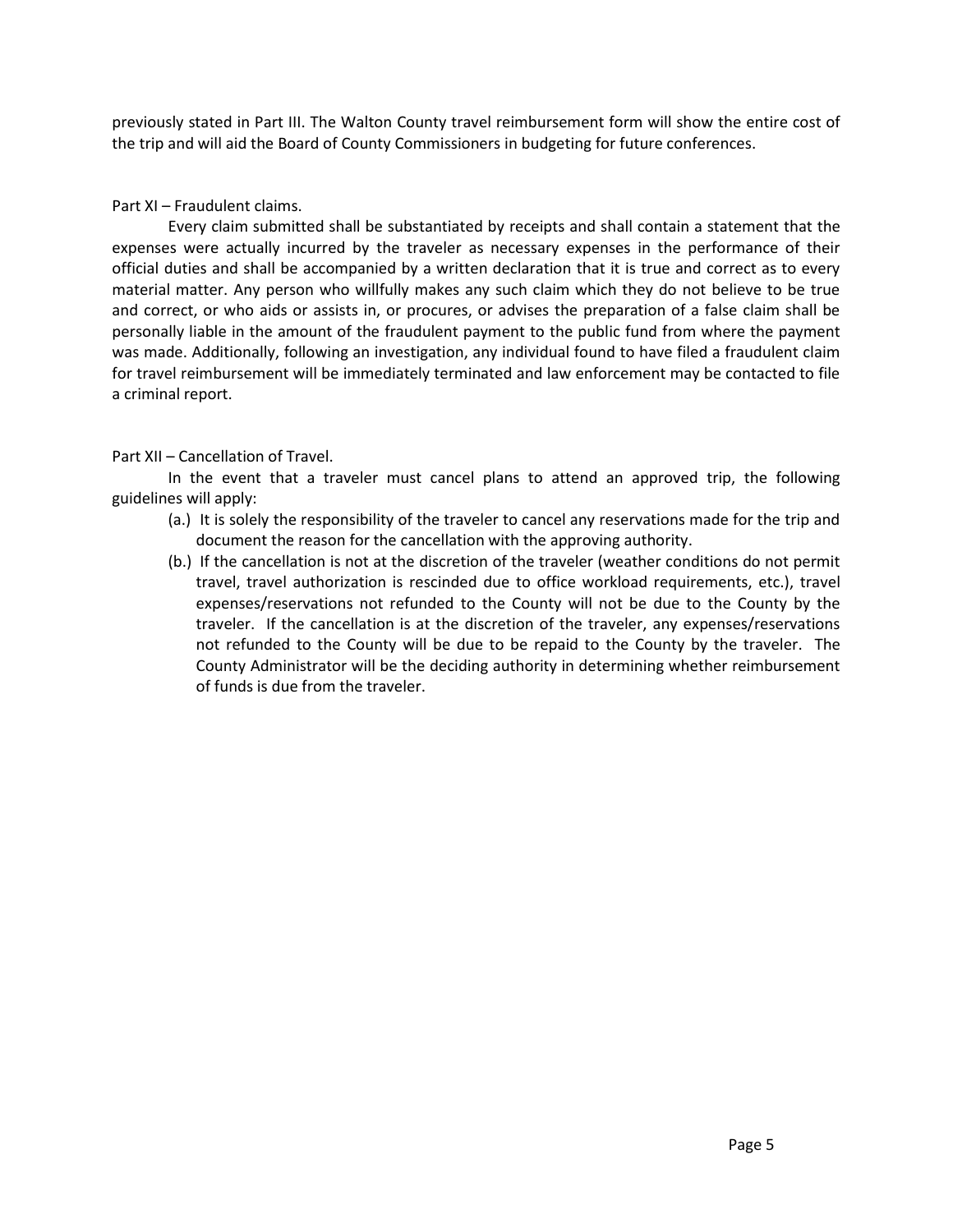# ATTACHMENT A – TRAVEL REIMBURSEMENT FORM

|                                                                                                                                                                                 | <b>STATE OF FLORIDA</b><br><b>VOUCHER FOR REIMBURSEMENT</b><br>OF TRAVELING EXPENSES                                                                                                          | Payee<br>Address<br>City |                          | Mark One: Regular Employee_ | OPS Employee                 | State                              |  |                                                   | Zip | Nonemployee/Independent Contractor |                                             |                               | SSN         | Headquarters<br>City of Residence<br>Special Shift Hours |                    |                               |                  |
|---------------------------------------------------------------------------------------------------------------------------------------------------------------------------------|-----------------------------------------------------------------------------------------------------------------------------------------------------------------------------------------------|--------------------------|--------------------------|-----------------------------|------------------------------|------------------------------------|--|---------------------------------------------------|-----|------------------------------------|---------------------------------------------|-------------------------------|-------------|----------------------------------------------------------|--------------------|-------------------------------|------------------|
| 2013                                                                                                                                                                            | <b>Travel Performed From</b><br><b>Point of Origin to Destination</b>                                                                                                                         |                          | <b>Purpose or Reason</b> | (Name of conference)        |                              | Pur-<br>pose<br>Code               |  | Hour of<br>Departure and<br><b>Hour of Return</b> |     | <b>Class A</b><br>and B<br>Meals   | Per Diem or<br>Actual Lodg-<br>ing Expenses | Class<br>$\mathbf c$<br>Meals |             | Map<br>Mileage<br>Claimed                                | Mileage<br>Claimed | Vicinity Incidental<br>Amount | Expenses<br>Type |
|                                                                                                                                                                                 |                                                                                                                                                                                               |                          |                          |                             |                              |                                    |  |                                                   |     |                                    |                                             |                               |             |                                                          |                    |                               |                  |
|                                                                                                                                                                                 |                                                                                                                                                                                               |                          |                          |                             |                              |                                    |  |                                                   |     |                                    |                                             |                               |             |                                                          |                    |                               |                  |
|                                                                                                                                                                                 |                                                                                                                                                                                               |                          |                          |                             |                              |                                    |  |                                                   |     |                                    |                                             |                               |             |                                                          |                    |                               |                  |
|                                                                                                                                                                                 |                                                                                                                                                                                               |                          |                          |                             |                              |                                    |  |                                                   |     |                                    |                                             |                               |             |                                                          |                    |                               |                  |
|                                                                                                                                                                                 |                                                                                                                                                                                               |                          |                          |                             |                              |                                    |  |                                                   |     |                                    |                                             |                               |             |                                                          |                    |                               |                  |
|                                                                                                                                                                                 |                                                                                                                                                                                               |                          |                          |                             |                              |                                    |  |                                                   |     |                                    |                                             |                               |             |                                                          |                    |                               |                  |
|                                                                                                                                                                                 |                                                                                                                                                                                               |                          |                          |                             |                              |                                    |  |                                                   |     |                                    |                                             |                               |             |                                                          |                    |                               |                  |
|                                                                                                                                                                                 |                                                                                                                                                                                               |                          |                          |                             |                              |                                    |  |                                                   |     |                                    |                                             |                               |             |                                                          |                    |                               |                  |
|                                                                                                                                                                                 |                                                                                                                                                                                               |                          |                          |                             |                              |                                    |  |                                                   |     |                                    |                                             |                               |             |                                                          |                    |                               |                  |
|                                                                                                                                                                                 |                                                                                                                                                                                               |                          |                          |                             |                              |                                    |  |                                                   |     |                                    |                                             |                               |             |                                                          |                    |                               |                  |
|                                                                                                                                                                                 |                                                                                                                                                                                               |                          |                          |                             |                              |                                    |  |                                                   |     |                                    |                                             |                               |             |                                                          |                    |                               |                  |
|                                                                                                                                                                                 |                                                                                                                                                                                               |                          |                          |                             |                              |                                    |  |                                                   |     |                                    |                                             |                               |             |                                                          |                    |                               |                  |
|                                                                                                                                                                                 |                                                                                                                                                                                               |                          |                          |                             |                              |                                    |  |                                                   |     |                                    |                                             |                               |             |                                                          |                    |                               |                  |
|                                                                                                                                                                                 |                                                                                                                                                                                               |                          |                          |                             |                              |                                    |  |                                                   |     |                                    |                                             |                               |             |                                                          |                    |                               |                  |
|                                                                                                                                                                                 |                                                                                                                                                                                               |                          |                          |                             |                              |                                    |  |                                                   |     |                                    |                                             |                               |             |                                                          |                    |                               |                  |
|                                                                                                                                                                                 |                                                                                                                                                                                               |                          |                          |                             |                              |                                    |  |                                                   |     |                                    |                                             |                               |             |                                                          |                    |                               |                  |
|                                                                                                                                                                                 |                                                                                                                                                                                               |                          |                          |                             |                              |                                    |  |                                                   |     |                                    |                                             |                               |             |                                                          |                    |                               |                  |
|                                                                                                                                                                                 |                                                                                                                                                                                               |                          |                          |                             |                              |                                    |  |                                                   |     |                                    |                                             |                               |             |                                                          |                    |                               |                  |
|                                                                                                                                                                                 |                                                                                                                                                                                               |                          |                          |                             |                              |                                    |  |                                                   |     |                                    |                                             |                               |             |                                                          |                    |                               |                  |
|                                                                                                                                                                                 |                                                                                                                                                                                               |                          |                          |                             |                              |                                    |  |                                                   |     |                                    |                                             |                               |             |                                                          |                    |                               |                  |
|                                                                                                                                                                                 |                                                                                                                                                                                               |                          |                          |                             |                              |                                    |  |                                                   |     |                                    |                                             |                               |             |                                                          |                    |                               |                  |
| Benefit to State:                                                                                                                                                               |                                                                                                                                                                                               |                          |                          |                             |                              | This voucher must be dated stamped |  |                                                   |     | Column                             | Column                                      | Column                        | $\mathbf 0$ |                                                          | Miles              | Column                        | <b>SUMMARY</b>   |
|                                                                                                                                                                                 |                                                                                                                                                                                               |                          |                          |                             | at each location received to |                                    |  |                                                   |     | Total                              | Total                                       | Total                         | $^{\circ}$  | 0.565                                                    | ¢/mile             | Total                         | <b>TOTAL</b>     |
|                                                                                                                                                                                 |                                                                                                                                                                                               |                          |                          |                             | comply with F.S.215.422.     |                                    |  |                                                   |     | \$0.00                             | \$0.00                                      | \$0.00                        |             | \$0.00                                                   |                    | \$0.00                        | \$0.00           |
|                                                                                                                                                                                 | I hereby certify or affirm that the above expenses were actually incurred by me as necessary traveling expenses in the performance of my official duties; attendance at a conference or       |                          |                          |                             |                              |                                    |  |                                                   |     |                                    |                                             |                               |             |                                                          |                    | Less Credit Card Charges      | \$0.00           |
|                                                                                                                                                                                 | convention was directly related to official duties of the agency, any meals or lodging included in a conference or convention registration fee have been deducted from this travel claim, and |                          |                          |                             |                              |                                    |  |                                                   |     |                                    |                                             |                               |             |                                                          |                    | Net Amount DueNet Amount Due  | \$0.00           |
| that this claim is true and correct in every material matter and same conforms in every respect with the requirements of Section 112.061, Florida Statutes.<br>Preparer's Name: |                                                                                                                                                                                               |                          |                          |                             |                              |                                    |  |                                                   |     |                                    |                                             |                               |             |                                                          |                    |                               |                  |
|                                                                                                                                                                                 |                                                                                                                                                                                               |                          |                          |                             |                              |                                    |  |                                                   |     |                                    |                                             |                               |             | Preparer's Phone No.: __                                 |                    |                               |                  |
|                                                                                                                                                                                 |                                                                                                                                                                                               |                          |                          |                             |                              |                                    |  |                                                   |     |                                    |                                             |                               |             |                                                          |                    |                               |                  |
|                                                                                                                                                                                 |                                                                                                                                                                                               |                          |                          |                             |                              |                                    |  |                                                   |     |                                    |                                             |                               |             |                                                          |                    |                               |                  |
|                                                                                                                                                                                 |                                                                                                                                                                                               |                          |                          |                             |                              |                                    |  |                                                   |     |                                    |                                             |                               |             |                                                          |                    |                               |                  |
|                                                                                                                                                                                 | SUPERVISOR'S SIGNATURE:                                                                                                                                                                       |                          |                          |                             |                              |                                    |  |                                                   |     |                                    |                                             | DATE APPROVED:                |             |                                                          |                    |                               |                  |
|                                                                                                                                                                                 |                                                                                                                                                                                               |                          |                          |                             |                              |                                    |  |                                                   |     |                                    |                                             |                               |             |                                                          |                    |                               |                  |